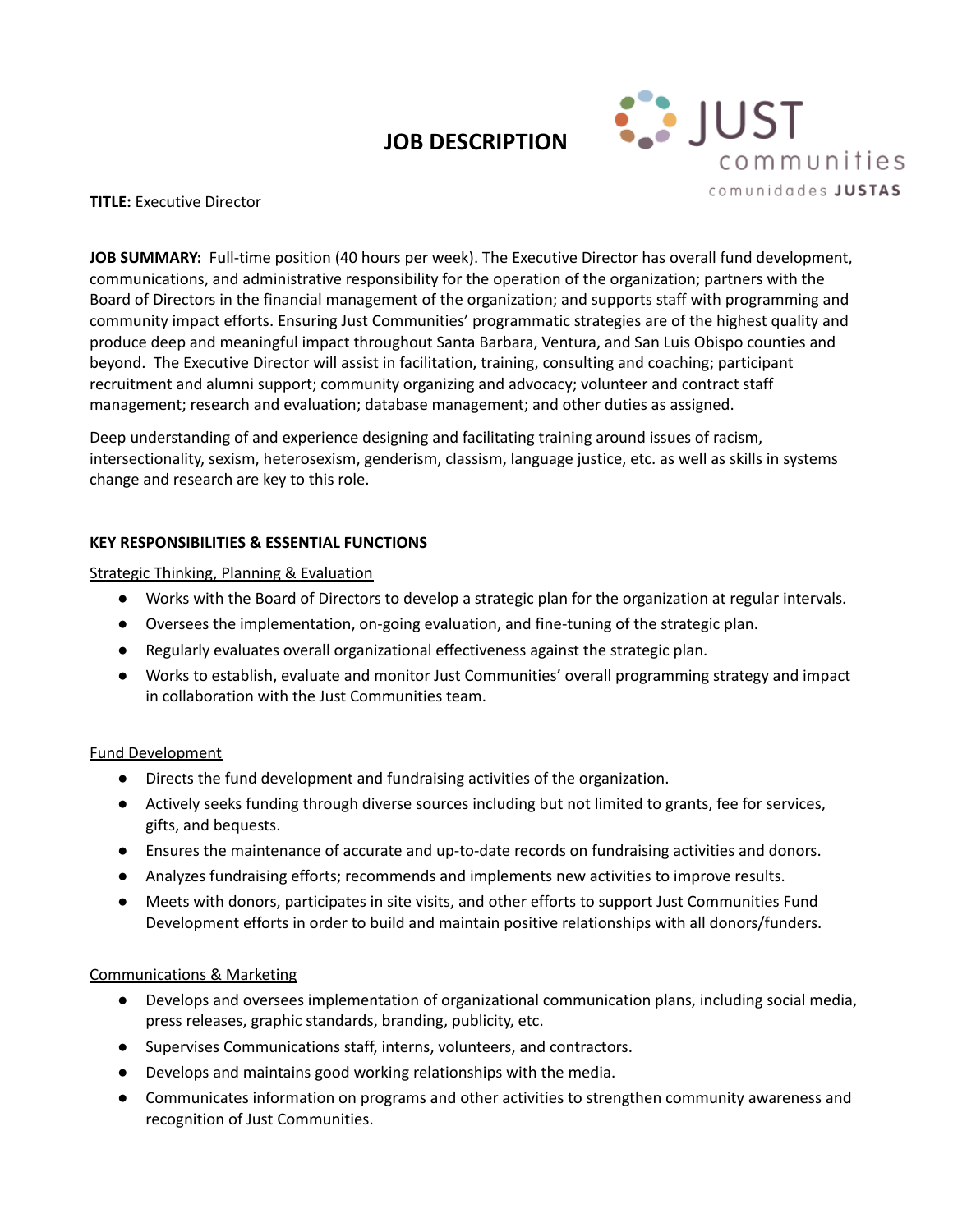- Constructs effective relationships with the business, educational, social and governmental organizations within the community
- Maintains cooperative relationships with other similar local, regional, and national organizations.

#### Operations & HR

- Hires, develops and supervises staff and volunteers in accordance with Just Communities policies, especially in relation to equal employment opportunity and affirmative action.
- Serves as the primary point of contact between Just Communities & HR Consultant.
- Works to ensure all staff are operating in accordance with Just Communities HR Policies & Practices.
- Works with HR Consultant to keep Just Communities' HR practices & policies up to date, consistent with prevailing laws and Just Communities' vision, mission & values.

#### Fiscal Management

- Maintains careful oversight of organizational finances.
- Prepares the annual operating budget for the organization. Manages the budget in accordance with approved guidelines and procedures.
- Maintains records which meet internal audit standards.
- Educates the board & staff on the budget process and fiscal health of the organization.
- Leads day-to-day financial activities such as working with the Bookkeeper on deposits, transactions, notices from the bank, taxes, and auditing.

#### Programming & Community Impact

- Works with Program Staff to develop proposals, track progress for funders, identify accomplishments and needs for communicating to the public, etc.
- Proposes ideas for new programming opportunities, needs, etc.
- Develops, oversees and, in some cases, directs programmatic strategies, research, strategic initiatives, and evaluation efforts consistent with the mission, philosophy, policies and procedures of Just Communities.
- Co-recruits, trains, and maintains a skilled, diverse pool of volunteer/contract staff capable of facilitating Just Communities' programs with the goal to form a facilitator network.
- Leads in curriculum design, development, and research to ensure program content is continuously updated, revised, and evaluated.
- Provides training and customized support, including developing and facilitating tailored workshops, providing resources, and coaching teams of clients in all sectors.
- Documents program policies, procedures, and practices to ensure quality control and sustainability of programs.

#### Board Administration

- Serves as the organization's primary liaison between the staff and the Board of Directors.
- Develops and maintains a strong, effective working relationship with the Board of Directors.
- Works with Board Chair(s) to develop Board Meeting Agendas.
- Manages staff-level follow-up to Board meetings and priorities.

Job Description: Executive Director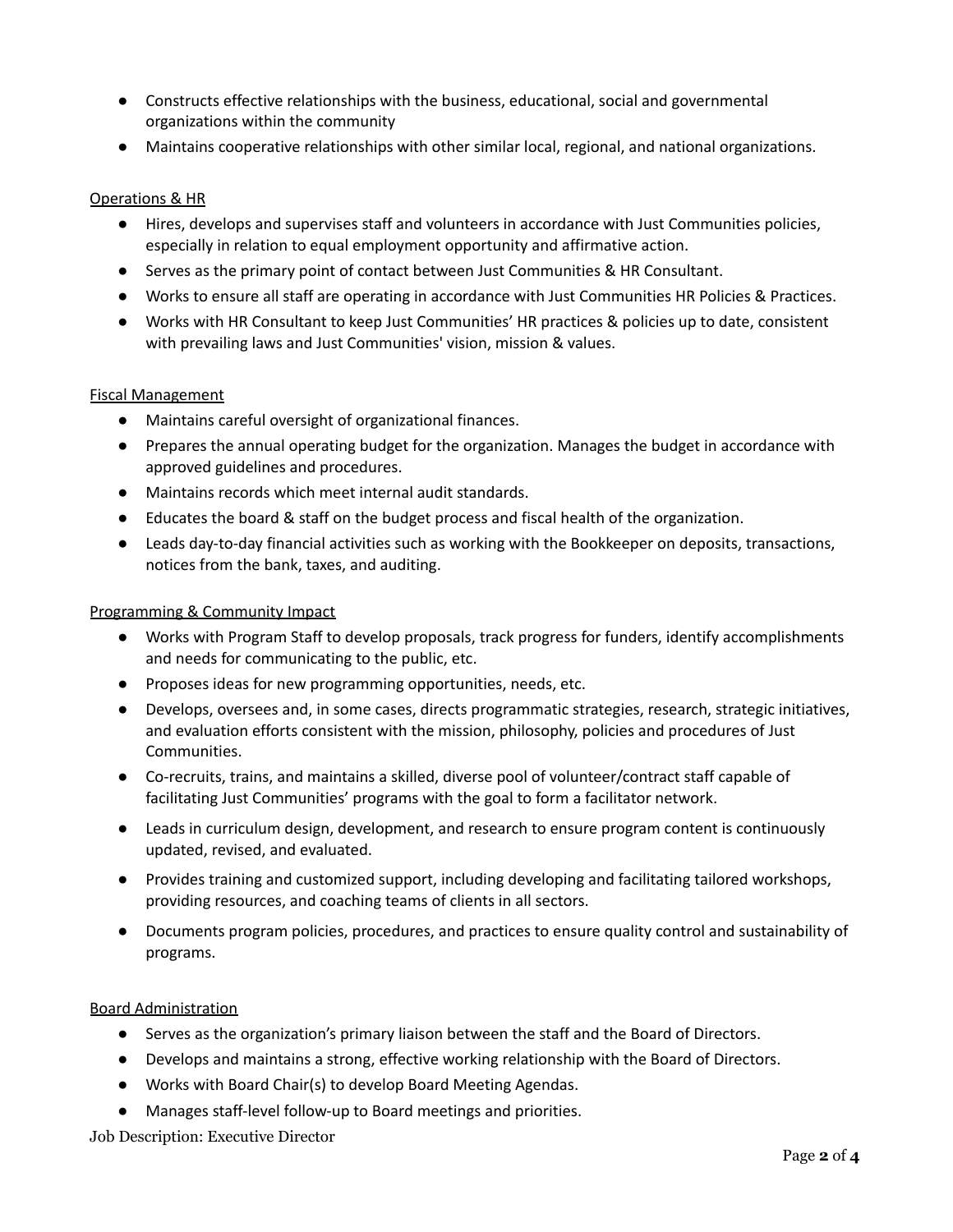● Attends regular board meetings.

# Public Policy & Advocacy

- Develops, oversees and, in some cases, directs public policy and advocacy efforts consistent with the mission, vision, and values of Just Communities.
- Represents Just Communities on key advocacy efforts, coalitions, & campaigns.

# Other Duties as Assigned

# **STRONGLY PREFERRED SKILLS/ABILITIES/EXPERIENCES:**

- ❑ Sincere dedication to the mission, vision, and values of Just Communities
- $\Box$  Experience working in and with BIPOC communities
- ❑ Strong ability/knowledge of facilitation, group dynamics, public speaking, and training, including the development of culturally and linguistically appropriate curriculum
- ❑ An in-depth understanding of issues of diversity, equity, oppression, and social justice especially issues of racism, intersectionality, sexism, heterosexism, genderism, classism, and language; familiarity of such issues facing individuals and communities in CA's Central Coast a plus
- ❑ Willingness to constantly examine and take responsibility for own biases, attitudes, and role in various systems of inequality
- ❑ Ability to develop and manage budgets
- ❑ Minimum 5 years of experience in fund development (grant writing, fundraising, donor cultivation and management, along with event coordination).
- ❑ Bachelor's degree in humanities or social sciences or equivalent professional experiences in related field

# **SKILLS/ABILITIES/EXPERIENCE:**

- ❑ Experience working with individuals in supportive ways that model equitable and empowering partnerships
- ❑ Fully bilingual and bi-literate in Spanish and English preferred (fluency in other languages a plus)
- ❑ Excellent verbal and written communication skills, including the ability to communicate effectively with diverse individuals and groups in Spanish and English
- ❑ Experience with interpretation, translation, and creating effective multilingual environments a plus
- ❑ Experience in community organizing, coalition-building, and social change activism
- $\Box$  Experience with public policy advocacy a plus
- ❑ Experience working with educators, families, and youth from a variety of grade levels and strong understanding of the K-12 education system
- $\Box$  Experience working with indigenous immigrant communities a plus
- ❑ Minimum of 5 years of experience in program administration, community organizing, or related field
- $\Box$  Commitment, ability, and desire to build successful working relationships with a diverse range of individuals and institutions in a variety of environments
- $\Box$  Ability to recruit, train, and supervise volunteers and contract staff
- ❑ Ability to research, process, and organize a variety of information and data

Job Description: Executive Director